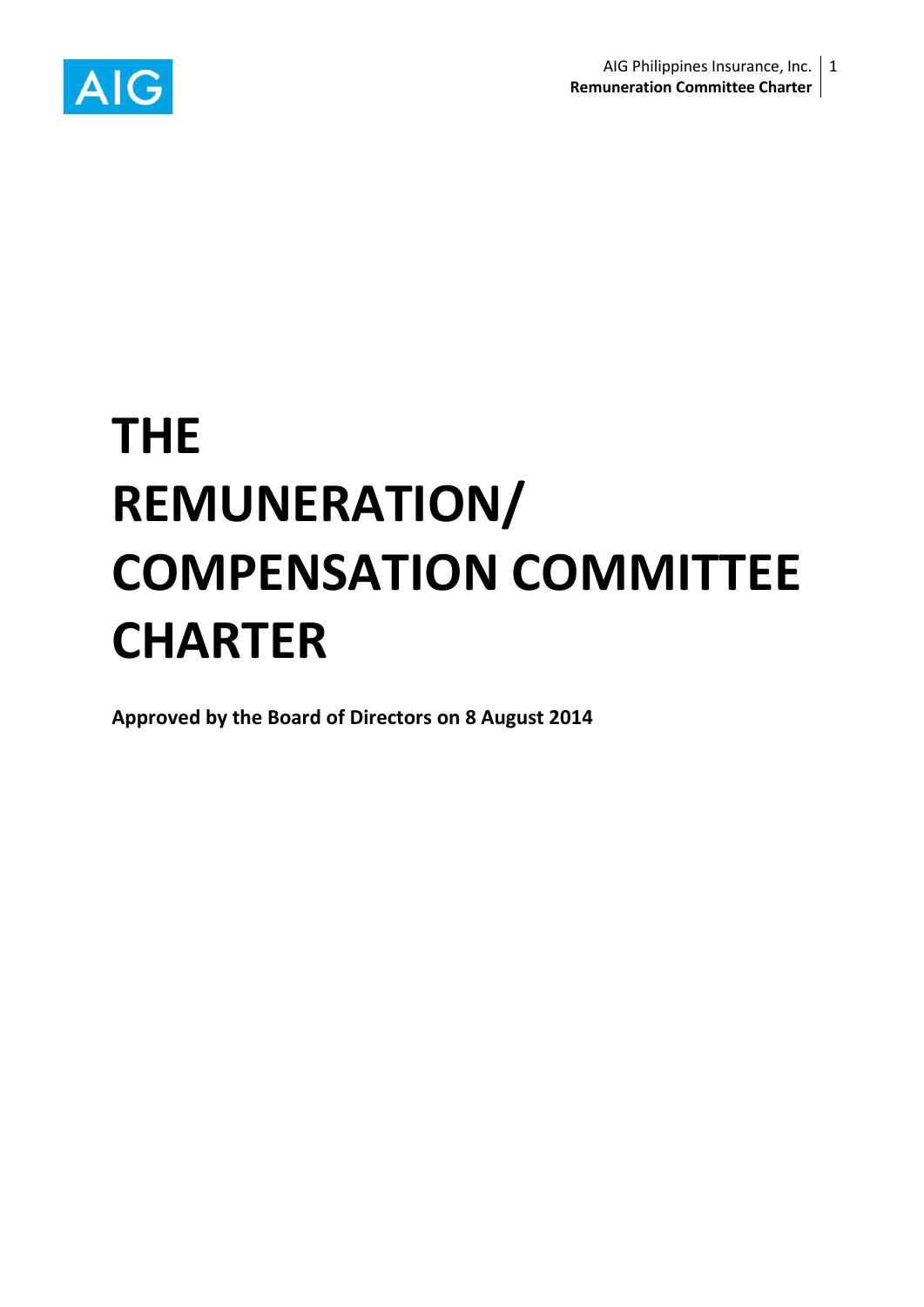#### **1. Purpose**

- 1.1 The purpose of the Remuneration/Compensation Committee of the Board of Directors ("Board") is to assist the Board in providing reasonable compensation to the executives and employees by:
	- (a) ensuring that appropriate remuneration policies are in place which are designed to meet the needs of the Company and to enhance corporate and individual performance; and
	- (b) ensuring that the salaries and benefits being provided by the Company are up-to-date, competitive and in compliance with the minimum standards provided under the law and relevant regulations.

## **2. Composition and Term of Office**

- 2.1. The Committee shall be composed of at least three (3) members of the Board, majority of whom shall be independent directors. The Chairman shall be an independent director.
- 2.2. The Chairman and members of the Committee shall be elected by the Board and shall serve until their successors are determined and qualified.
- 2.3. All members are eligible for re-election.

## **3. Responsibilities**

- 3.1. To evaluate the position of the Company relative to other companies as regards its compensation structure or program. The comparison shall be used with prudence in view of the risk of an upward ratchet of level of remuneration with no corresponding improvement in performance.
- 3.2. To recommend to the Board the level and structure of salaries and remunerations for senior management and other executives and employees, as defined and determined by the Board.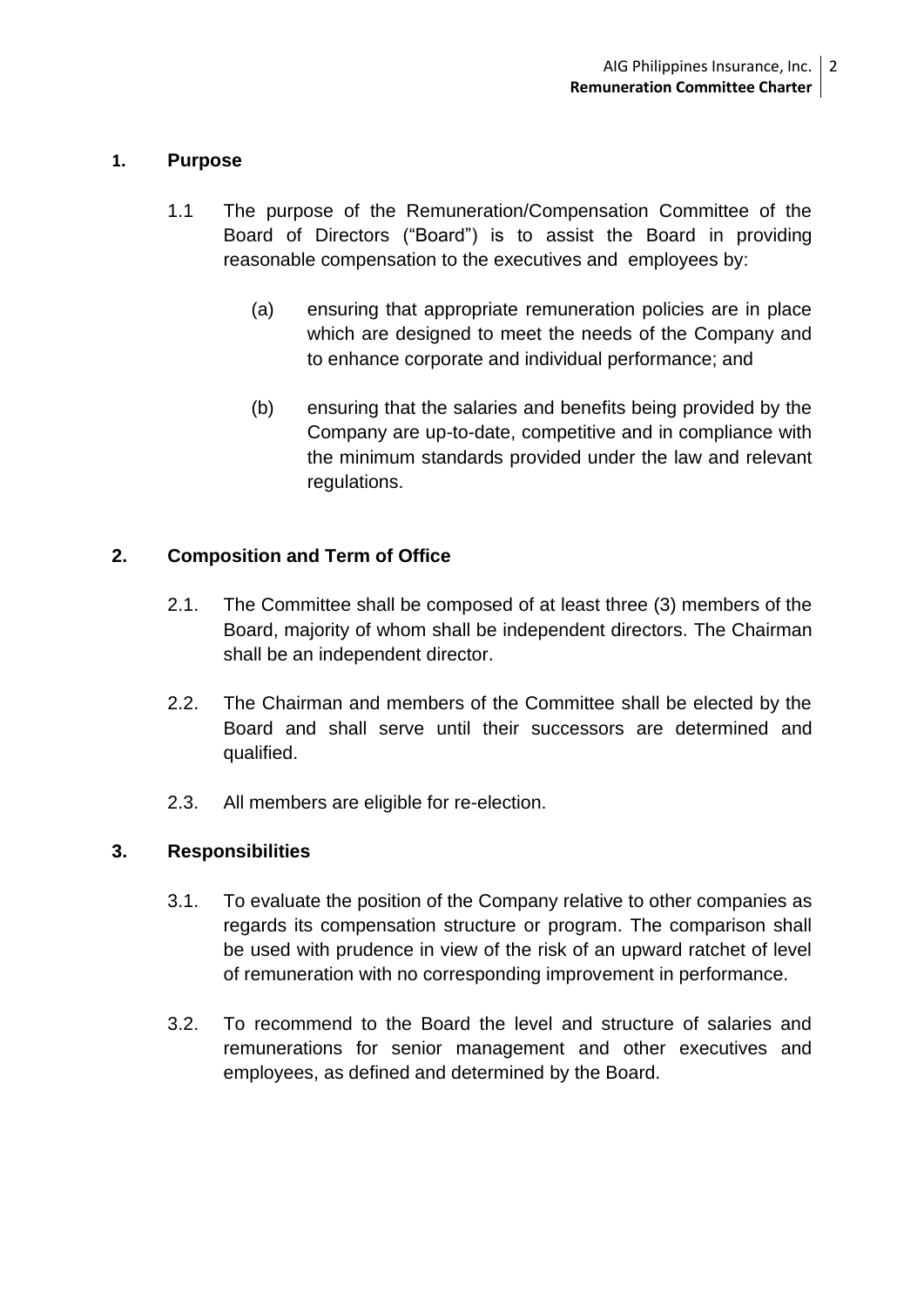- 3.3. To delegate the responsibility for setting up the compensation plan for all executive directors and chairman, including pension rights and all other compensation payments.
- 3.4. To review the Company's remuneration and incentive programs. These programs must be designed:
	- (a) To recognize a key personnel's contribution to the Company's performance; and
	- (b) To motivate key personnel to pursue the long-term growth and success of the Company.
- 3.5. To recommend changes, if warranted, to the existing remuneration and incentive packages having in mind the need to attract and retain key personnel.
- 3.6. To review the Company's existing retirement and termination payments.

#### **4. Proceedings**

- a. The Committee shall meet at least four (4) times each year and more frequently as the Committee considers appropriate to carry out its responsibilities.
- b. Any member of the Committee may request a meeting if they consider it necessary.
- c. The quorum necessary for the transaction of the business of the Committee shall be two.
- d. If, at any meeting, the Chairman is not present, the members present may choose one of the other members to be Chairman of the meeting.
- e. In case of an equality of votes, the Chairman of the meeting shall have a second or casting vote.
- f. The Corporate Secretary should ensure that the Committee receives information and papers in a timely manner to enable full and proper consideration of the issues.
- g. Minutes of proceedings of the Committee shall be recorded by the Corporate Secretary and circulated to all members of the Committee.